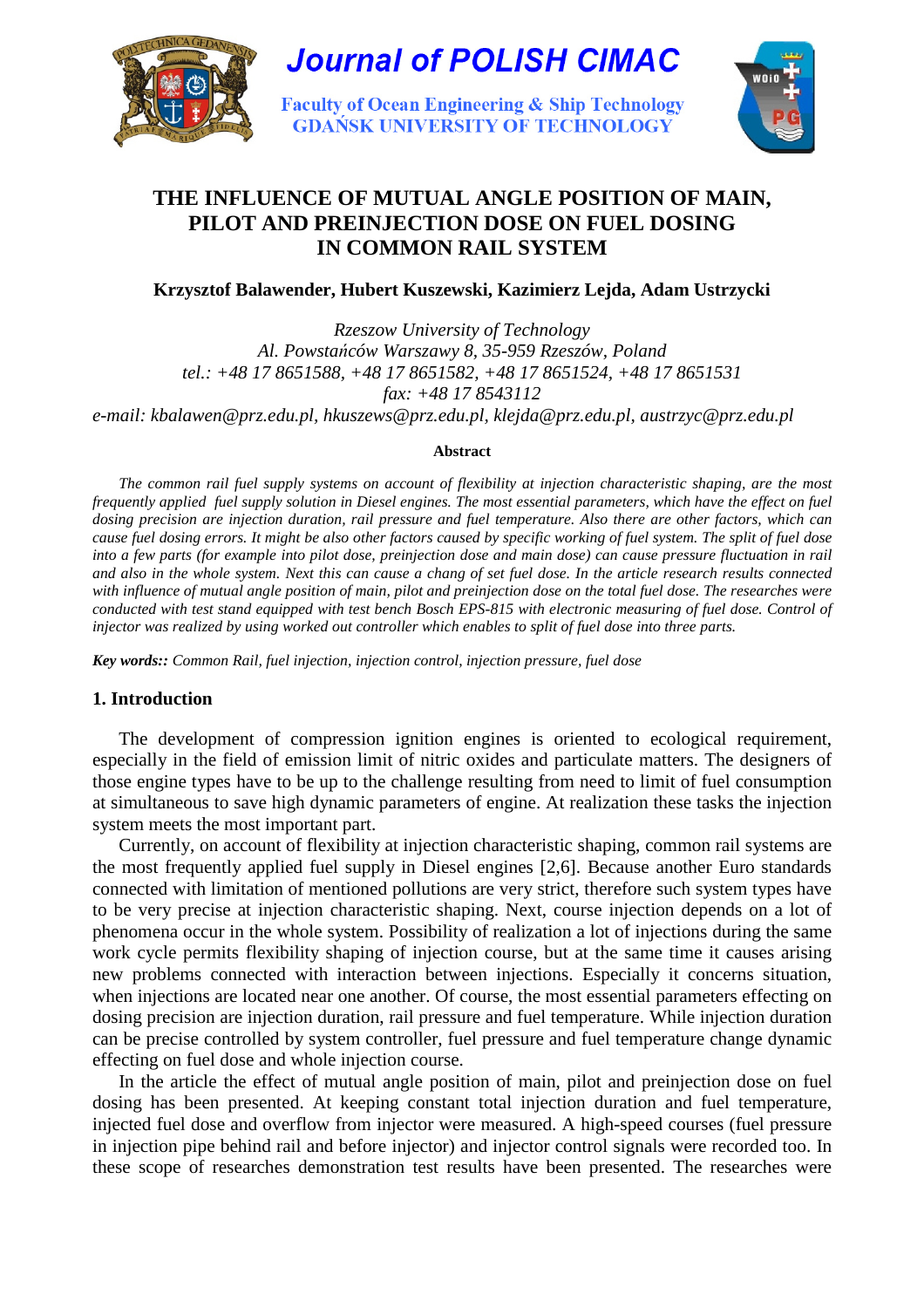conducted with test stand equipped with test bench Bosch EPS-815 with electronic measuring of fuel dose.

## **2. Test stand and measurement methodology**

As a basic elements of test stand during researches used are: test bench with measurement system of fuel dose with heat exchanger, high pressure rail and electronic control injector. The fuel was injected into special fuel chamber which enabled observation of injected fuel spray. The scheme of test stand is showed on fig. 1.



*Fig. 1. Scheme of test stand: 1-test bench Bosch EPS 815, 2-rail of high pressure, 3-set of fuel dose measurement Bosch KMA 822 with heat exchanger, 4-control module of high-pressure pump, 5,15- piezoquartz pressure sensors, AVL QL21D, 6- rail pressure sensor, 7- rail pressure regulators, 8-fuel temperature sensor, 9-high pressure pump Bosch CR/CP1S3/L70/10-1V 445 010 343-02, 10-optical position and rotational speed sensor of pump shaft AVL 365C, 11-controler of stroboscopic tube Tech-Time 3300-S, 12-stroboscopic tube, 13-photoelement, 14-visualization chamber, 16-tested injector, 17-measurement connector of injector control voltage, 18-injector current sensor PA-55, 19- microprocessor controller of injector, 20, 21-charge amplifiers AVL 3057-A01, 22-voltage amplifier, 23 computer with control software of injector, 24-computer with software for test bench controlling and for measuring of fuel dose, 25-computer with data acquisition devices for high-speed courses recording, 26,27-temperature sensors, 28,29-termometers EMT 101*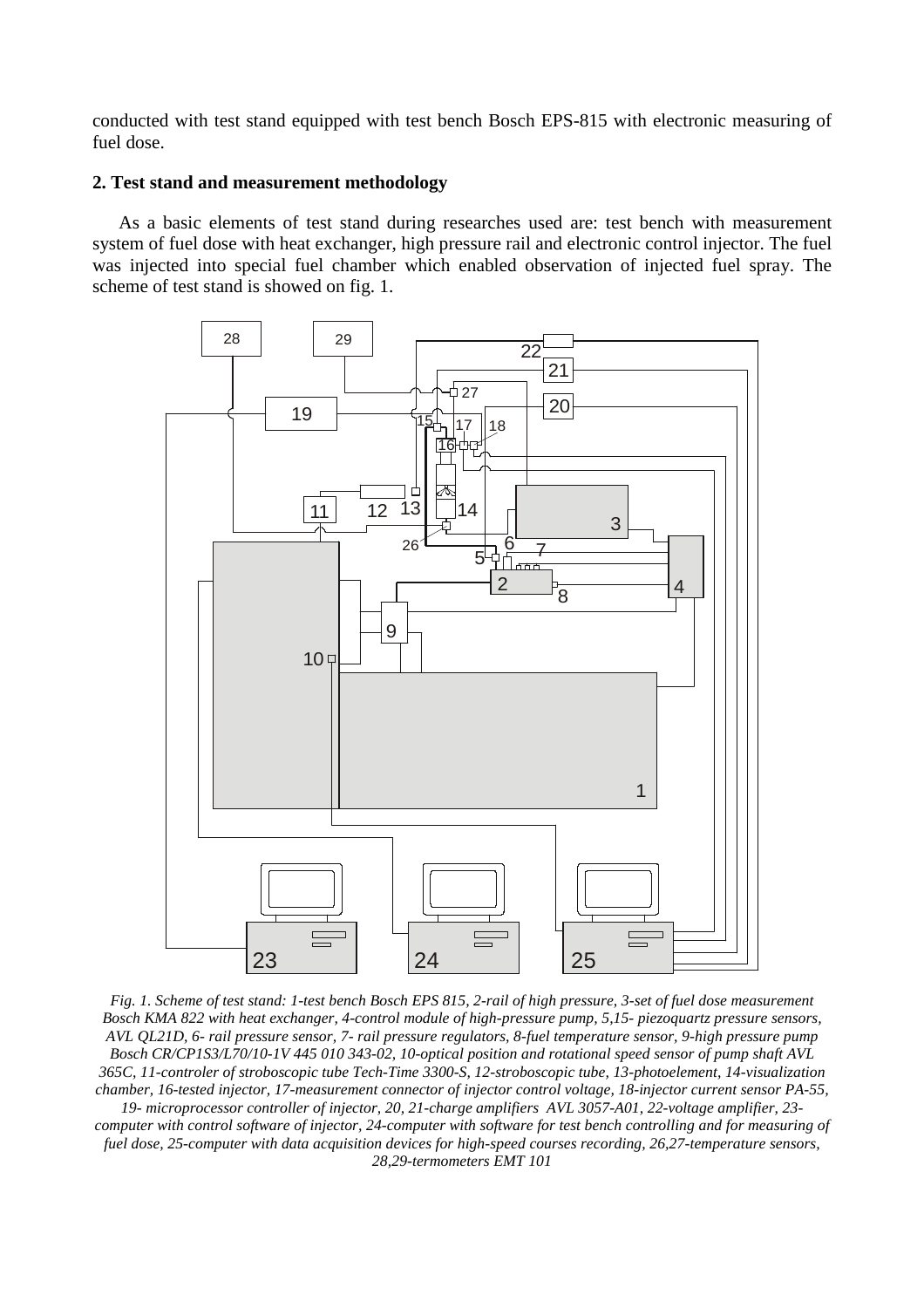The description of fuel dose in dependence on its split strategy was the fundamental aim of researches. The distances between starts of injector control signals as well as a fuel doses were changed. Tests have been conducted for dose splitting into two parts (pilot dose and main dose) and for three parts (pilot dose, preinjection dose and main dose). Adjusted total injection duration **tinj** was 1,0 lub 3,0 ms depending on test program. As a injection duration one should understand a duration of control signal using to injector opening. The distances between starts of control signals are as adjusted parameters and one shouldn't identify them with real injection starts. These problems were discussed accurately in the works [3,4,5,7,8].

For shorter total injection duration the researches only for pilot and main injection were conducted, while for longer duration also preinjection was used.



*Fig. 2. Scheme of symbols described the injection strategy* 

Each series of test at constant injected fuel temperature  $T_{ini}$ , fuel pressure  $p_{rail}$  and frequency running of injector was conducted. A frequency running of injector resulted from rotational speed **n** of the shaft of high pressure pump.

The parameter values connected with fuel injection on the figures presenting test results have been presented. The symbols described the injection strategy are showed on fig. 2.

During researches the series injector Bosch signed CR/CP1S3/L70/10-1V 445 010 343-02 was used. It was controlled by worked out controller enabling to split of fuel dose and their angle location in wide range. Detailed description of controller and set of injection system are presented in the work [1].

#### **3. Test results**

On fig. 3 the effect of distance between start of pilot injection and start of main injection **d**α**\_1\_3** on fuel dose **Qinj** at various rail pressure **prail** and at rotational speed of pump **n = 600 rpm** has been presented. In this case at split of fuel dose into two parts, total injection duration amounted 1,0 ms (pilot dose 0,5 ms and main dose 0,5 ms). As showed on fig. 4, the largest dose fluctuations appear for shorter distances between doses and for lower pressures. On fig. 4 recorded course of fuel pressure **pinj** before injector and control signal **Us** for two various angle distances between pilot dose and main dose (15° and 20°) at rail pressure 75 MPa are presented. For these points, difference between obtained dose values amounted above 10 mm<sup>3</sup>/injection (fig. 3). As showed on fig. 4, the pressure courses are shifted in phase and for 15 deg between injections the main injection is realized on descending pressure wave (solid line), while in the second case (dashed line) on rising pressure wave. Taking into consideration fact that for these conditions the changes of pressure before injector amount 30-40 MPa, it results in considerable deviation of fuel dose. The largest stabilization of fuel dose was observed for larger distances between doses and for the largest value of rail pressure **prail**. Ambiguous character of fuel dose change results from random wave phenomena in injection system, which intensify at shorter distances between fuel doses. In these cases, opening of injector can occur both lower and larger values of pressure  $p_{\text{tail}}$  in relation to adjusted value (compare fig. 4).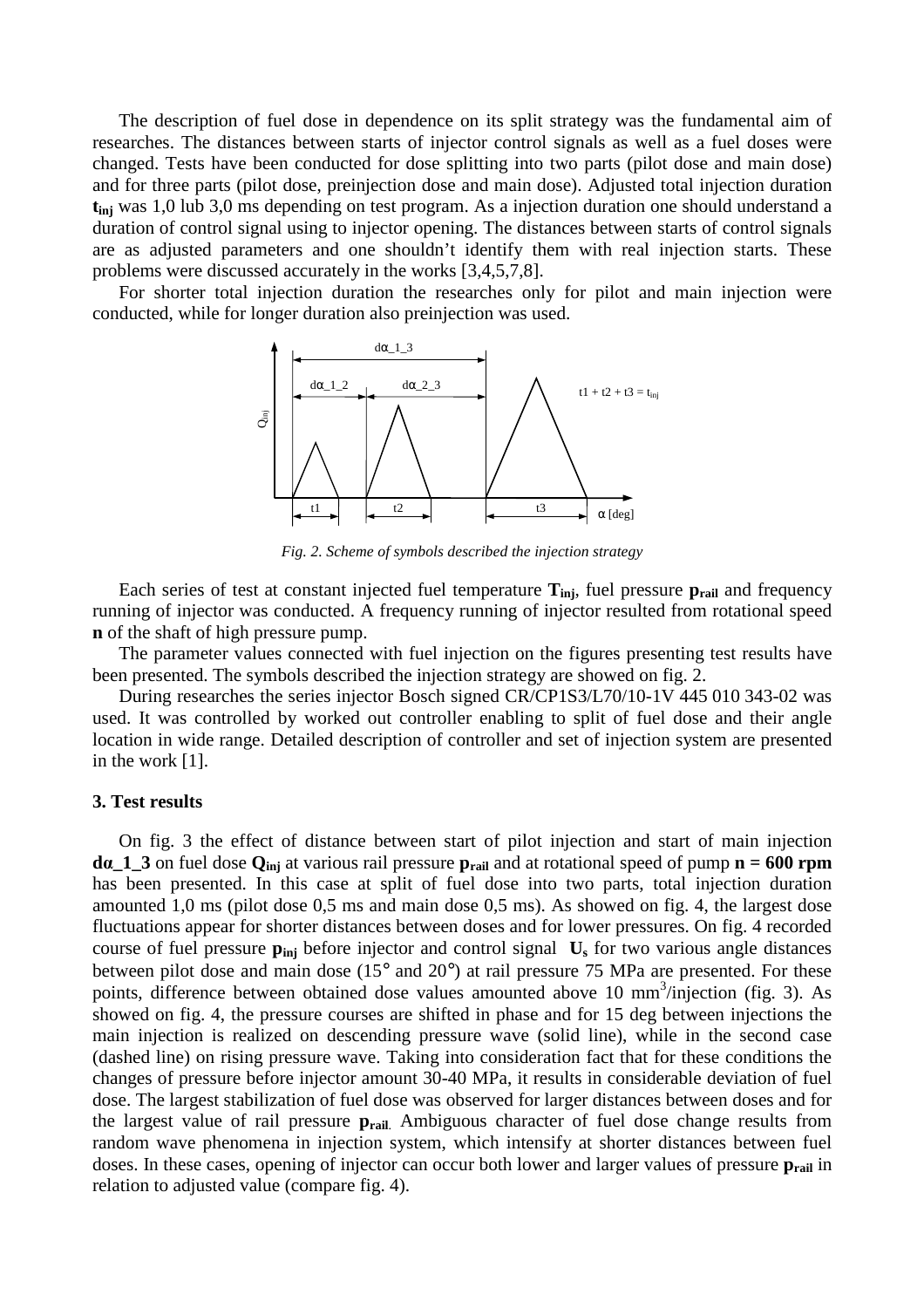

*Fig. 3. Effect of distance between starts of pilot and main injection d*α*\_1\_3 and various rail pressures prail on fuel dose*   $Q_{ini}$  (adjusted total injection duration  $t_{ini} = 1.0$  ms)



*Fig. 4. Pressure courses in injection pipe before injector pinj for two different ways of injector control by signal U<sup>s</sup> , at the same total injection duration (rotational speed of pump*  $n=600$  *rpm,*  $p_{\text{real}}=75$  *MPa, injection duration*  $t_{\text{inj}}=1,0$  *ms)*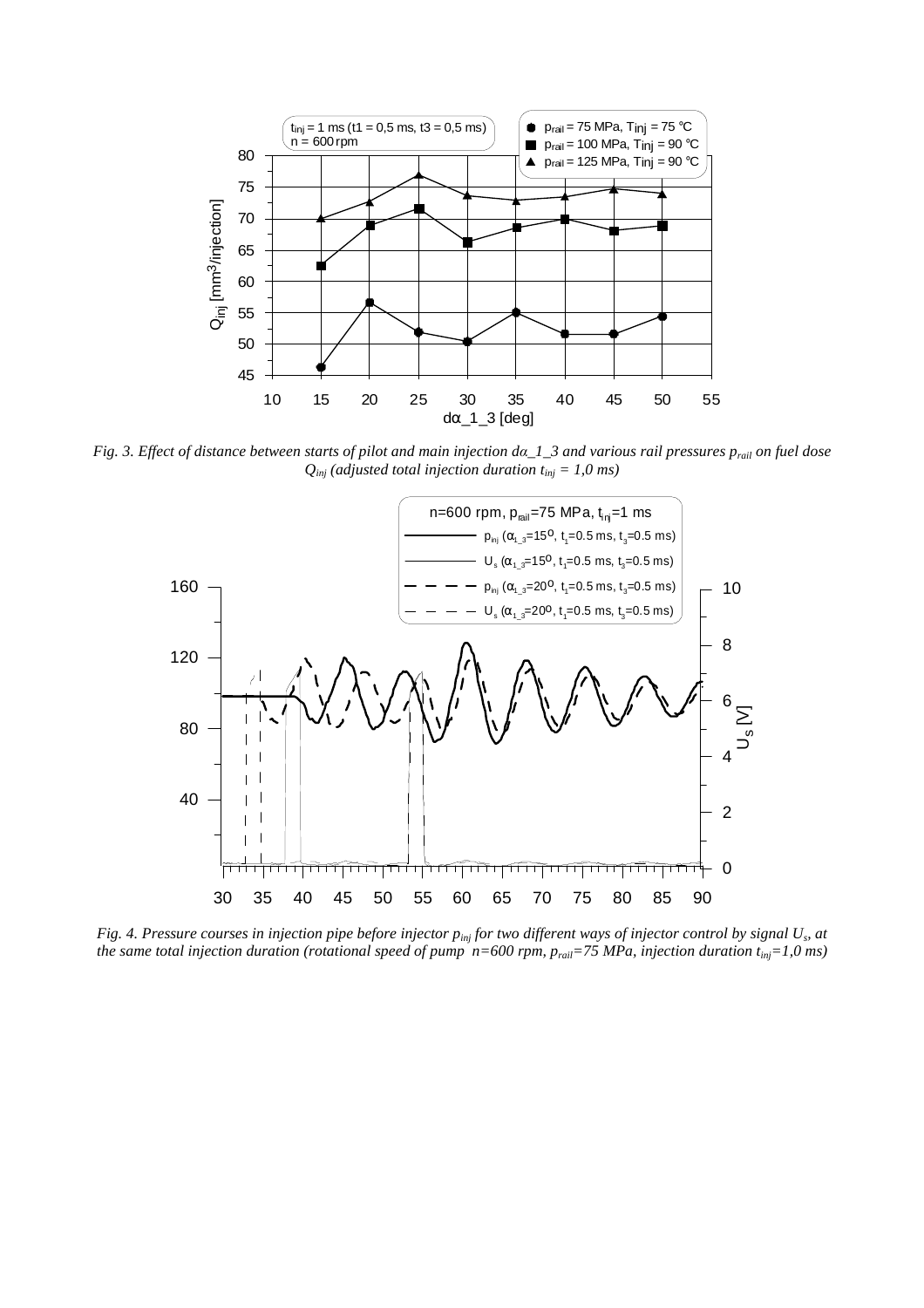

*Fig. 5. Effect of distance between starts of pilot and main injection d*α*\_1\_3 and various rail pressures prail on fuel dose*   $Q_{\text{inj}}$  (adjusted total injection duration  $t_{\text{inj}} = 3.0 \text{ ms}$ )

On fig. 5 in similar order, as on fig. 3 test results are presented – in this case the different depends on using larger fuel dose. In this case a total injection duration amounted  $t_{\text{ini}} = 3.0 \text{ ms}$  (for pilot dose was  $t_1 = 0.5$  ms and for main dose was  $t_3 = 2.5$  ms). Like in earlier analyzed case a certain stabilization of fuel dose for larger angle distances between pilot dose and main dose can be observed. Also is showed that for the lowest pressure value ( $p_{\text{real}} = 75 \text{ MPa}$ ) a dose fluctuation are considerably lower than for lower total dose  $(t_{\text{inj}} = 1,0 \text{ ms})$ , compare fig. 3).



*Fig. 6. Effect of distance between starts of preinjection and main injection d*α*\_2\_3 on fuel dose Qinj (adjusted total injection duration tinj = 3,0 ms)* 

On fig. 6 test results concerning the split of fuel dose into three parts are presented. The injection durations for pilot, preinjection and main dose were  $t_1 = 0.5$  ms,  $t_2 = 0.8$  ms i  $t_3 = 1.7$  ms respectively. The distance between starts of pilot dose and main dose **d**α**\_1\_3** was constant and amounted 50 deg. However, a distance between start of preinjection dose and main dose **d**α**\_2\_3**  was changed. As showed, for lower distances between preinjection dose and main dose there are considerable fluctuations of fuel dose. It results from too short time to closing of spray nozzle. In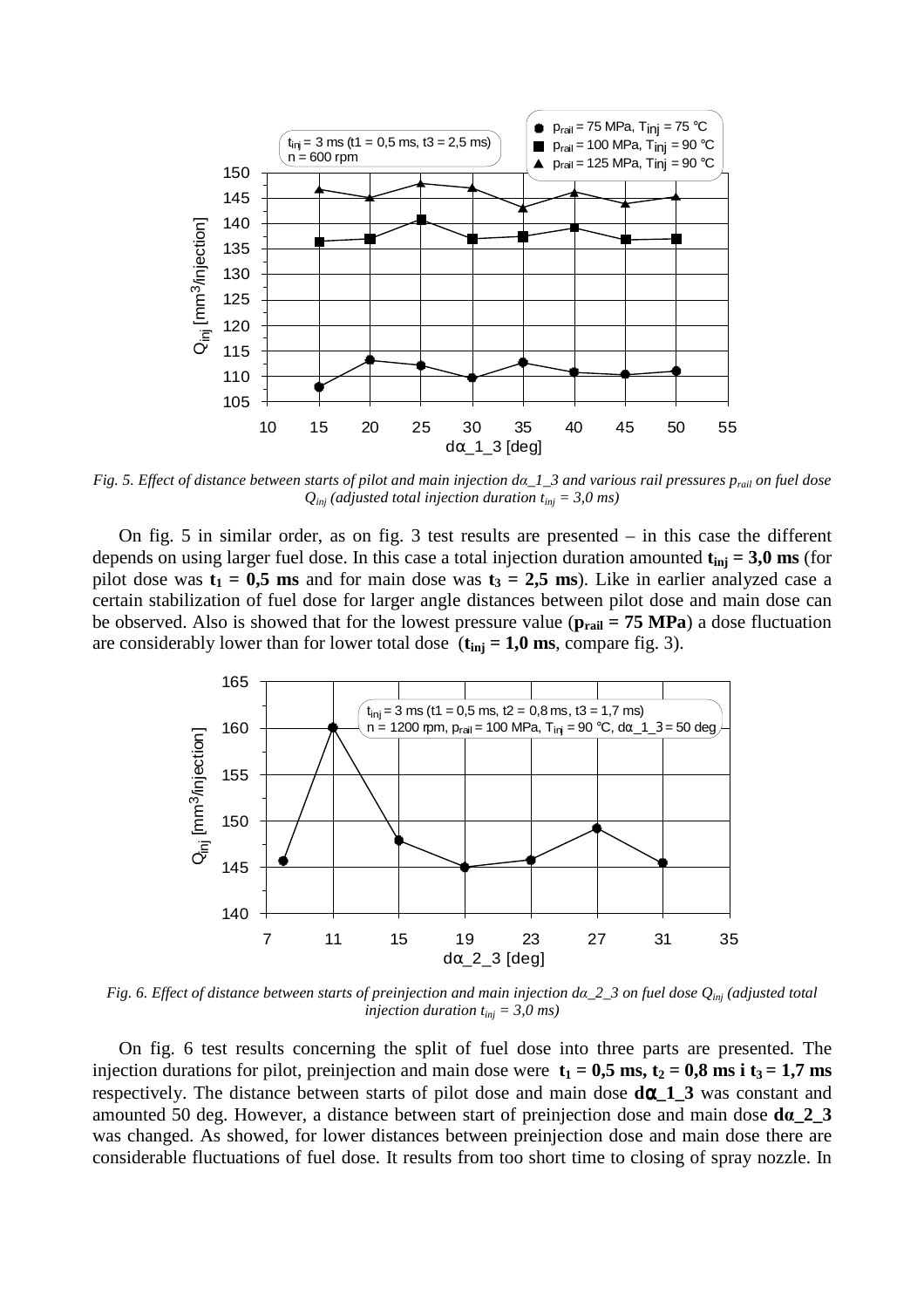such cases algorithm of fuel injection control has to work right correction of fuel injection duration, in order not to change adjusted total opening duration of injector.



*Fig. 7. Effect of preinjection duration*  $t_2$  *on fuel dose*  $Q_{ini}$  *(adjusted total injection duration*  $t_{ini} = 3.0$  *ms and pilot injecton duration*  $t_1 = 0.5$  *ms*)

At set of distances between fuel doses but for changing of preinjection duration, considerable decreasing of fuel dose was observed – fig. 7. Analyzing fig. 6 and 7 it can find that there are certain minimum distances between doses, after exceeding one occurs considerable decreasing of fuel dose.

### **4. Conclusions**

Obtained test results show that change of mutual angle position of individual parts of dose at multi injection causes deviations during fuel dosing and decreases precision of control. It results from large fluctuation of pressure in injection pipe, which appear even after injection of not large doses. Because between doses (pilot dose, preinjection dose and main dose) occur not large angle distances, pressure wave isn't damping and occurring pressure fluctuations causes change of dose even though the total duration is equal. Dosing changes result from points on pressure wave where occurs injector opening. Taking into consideration that length of wave depends on a lot of factors (for example fuel property) these deviations can be difficult to compensate in controller. The changes of fuel temperature in injector, resulting from various work conditions have negative influence on dosing precision too.

To decrease a dosing deviation can be obtained by using larger pressures in the injection system and by shorting a way of flow from rail to spray nozzle. Length of injection pipes and length of fuel channels inside injector are very important also.

To sum up, it should be stated that during working of common rail system can occur considerable deviations of measure fuel dose, what can negative influence on pollution emission and functional parameters of compression ignition engine.

#### **References**

- [1] Balawender, K., *Wpływ wybranych parametrów regulacyjnych procesu wtrysku na emisj*ę *cząstek stałych w silniku wysokoprężnym typu DI*, Rozprawa doktorska. Rzeszów 2007.
- [2] Kuszewski, H., Lejda, K., *Wybrane metody ograniczania toksyczno*ś*ci spalin silnika ZS w aspekcie limitów emisyjnych*. Journal of KONES "Powertrain and Transport", Vol. 13, No.1, Warszawa 2006.